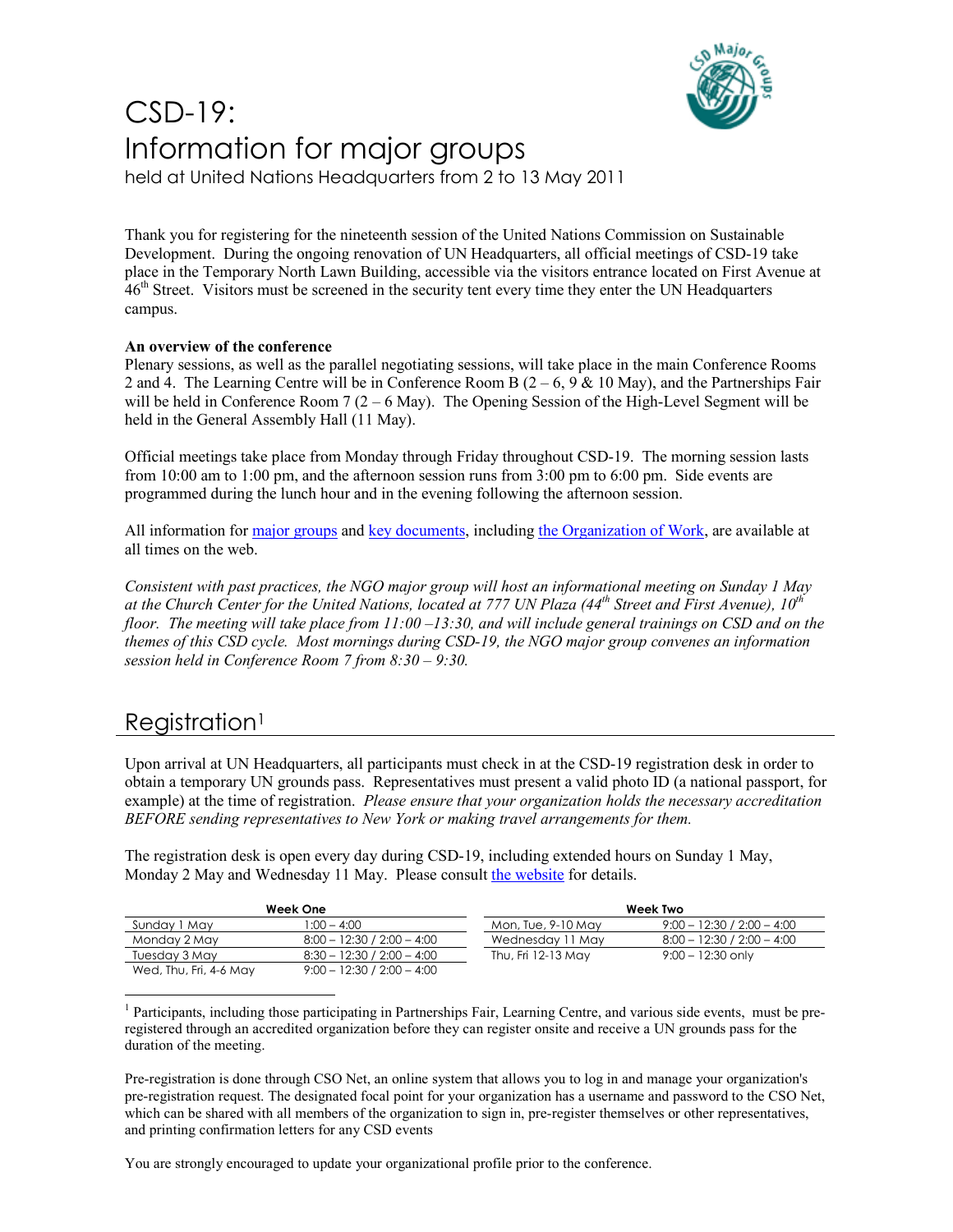Representatives requiring a visa to enter the United States are advised to apply as early as possible to ensure adequate time for processing with the host country authorities.

When applying for a visa to the United States, it is recommended that representatives bring a copy of the UN confirmation letter and a letter prepared by their own organization to the US Consulate or Embassy. The letter from the organization should include detailed information on the visa applicant (e.g. position, number of years employed with the organization, number of representatives in the delegation to the UN).

If your representatives enjoy working relations with the United States Mission in their respective countries, they may also wish to request a letter of referral from their contact to be presented to the US Consulate or Embassy with the visa application. However, it is important to note that the referring official has no role in the final decision to issue a visa.

### Coordinating with the organizing partners

It is important to contact the organizing partners for your major groups sector and join the mailing list as soon as possible to ensure you get the latest information about meetings and opportunities to contribute to the discussion through your major group.

The nine major groups sectors are Women, Indigenous Peoples, Children and Youth, Local Authorities, NGOs, Workers and Trade Unions, Business and Industry, Scientific and Technological Community, and Farmers.

Each morning during CSD-19, an informational meeting for all major groups is hosted by the NGO major group. All participants are strongly encouraged to attend for updates and announcements from the Secretariat and other major groups. These meetings will be held from 8:30 – 9:30 in Conference Room 7.

#### **What are organizing partners?**

Key major groups networks are invited by the CSD Bureau to form facilitating groups—known as "organizing partners"—to coordinate preparations within each major group and assist the Secretariat in generating and guiding the engagement of stakeholders. The Secretariat chairs the facilitating group and supports its work throughout the preparatory process and the CSD session.

Main responsibilities of major groups organizing partners include:

- Consulting with networks to prepare written inputs in the form of Priorities for Action papers addressing transport, chemicals, waste management, mining, and a 10-Year Framework of Programmes on Sustainable Consumption & Production Patterns—including the cross-sectoral themes—that reflect their group's views on deliverables and on the mobilization of concrete and tangible actions to advance implementation;
- Organizing, managing and disseminating data and information on major groups and CSD-19;
- Consulting with networks and identifying participants to serve on their sector's delegation, coordinating major groups speakers during official meetings and the order of interventions;
- Coordinating and facilitating the preparation of interventions made by representatives of their respective sectors throughout the CSD-19 and IPM sessions.

### Key documents

Chairperson's Draft Negotiating Text [available online here] Major groups' priorities for action (E/CN.17/2011/12) Matrix of major group priorities for action [see attached] Full guidelines for the participation of major groups at CSD-19 [available online here] The NGO Major groups has also prepared a guide to CSD from a civil society's point of view that can be helpful to those less knowledgeable about CSD [available online shortly]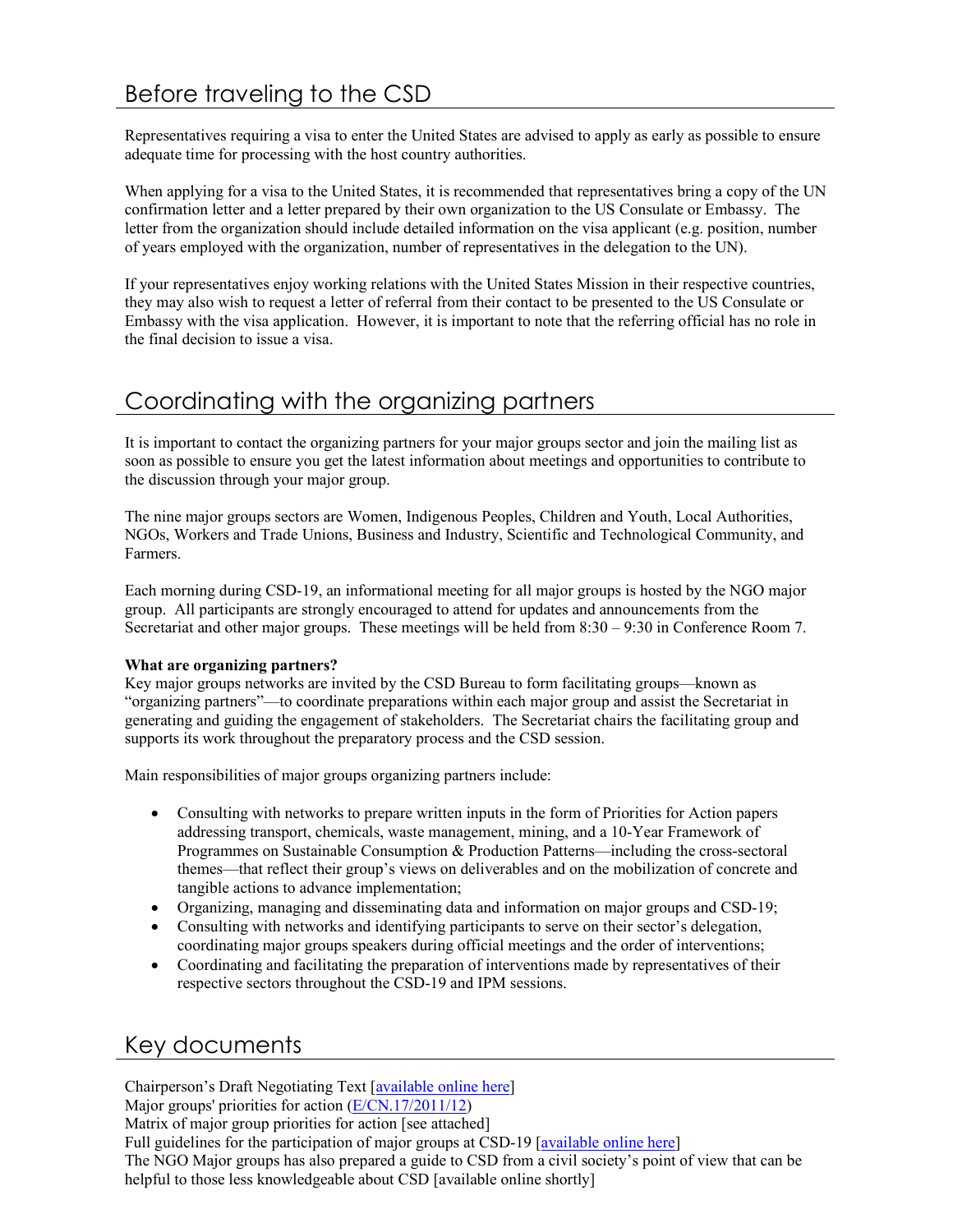## How to participate

Major group participation at CSD-19 is subject to the rules of participation of the UN Economic and Social Council (ECOSOC), and is coordinated through the nine sector-specific organising partners. During sessions where major groups are invited to participate directly (see below), representatives may inform the Secretariat of their intention to intervene. Speakers are called at the discretion of the Chair and based on the availability of time.

#### **Seating arrangements**

All CSD-19 meetings are open to accredited participants, unless otherwise specifically noted. During sessions where major groups are invited to participate directly, there will be seats for all the nine major group sectors, consistent with past CSD practices. Typically this configuration permits one representative at the microphone and one behind. All other major groups representatives may find seating in the galleries to the side and behind the main plenary.

The organizing partners are responsible for coordinating the statement to be delivered and identifying representatives to speak on behalf of a major group.

Representatives who take the place at the microphone may be called upon at any time, and without notice, to intervene on behalf of the major group or member state assigned to that place (indicated on the name plate). Participants are therefore strongly advised to not sit in the place of a member state and respect the formal seating arrangements in the conference hall during official meetings.

#### **Entry points for major groups**

Major groups are invited to observe all official meetings of the CSD that are published in the Provisional Organization of Work. In addition, the CSD-19 Bureau has allocated the following entry points in the programme to consider the valuable contributions of the major groups:

- On Monday 2 May, opening statements by the nine major groups introducing key points on the Chair's Draft Negotiating Document
- On Wednesday 11 May morning, opening statements by all nine major groups at the beginning of the High-Level Segment
- On Wednesday 11 May afternoon, major groups will present their views on policy options, practical measures and the way forward in relation to the five thematic issues in the course of a multi-stakeholder dialogue with ministers and UN specialised agencies, funds and programmes
- On Thursday 12 May morning, high level representatives of major groups will participate in a ministerial interactive dialogue on "ensuring implementation of CSD decisions"
- On Thursday 12 May morning and afternoon, high level representatives of major groups will participate in a series of ministerial roundtable discussions related to the five thematic issues
- On Friday 13 May morning, major groups dialogue with delegations
- On Friday 13 May morning, high level representatives of major groups will participate in a ministerial dialogue on "moving towards sustainable development: expectations from Rio+20"

#### **Opening statements**

Monday 2 May  $10:00 - 1:00$ Conference Room 4 *Each major group will have no more than 2 minutes to present an opening statement on the Chairperson's Draft Negotiating Document.*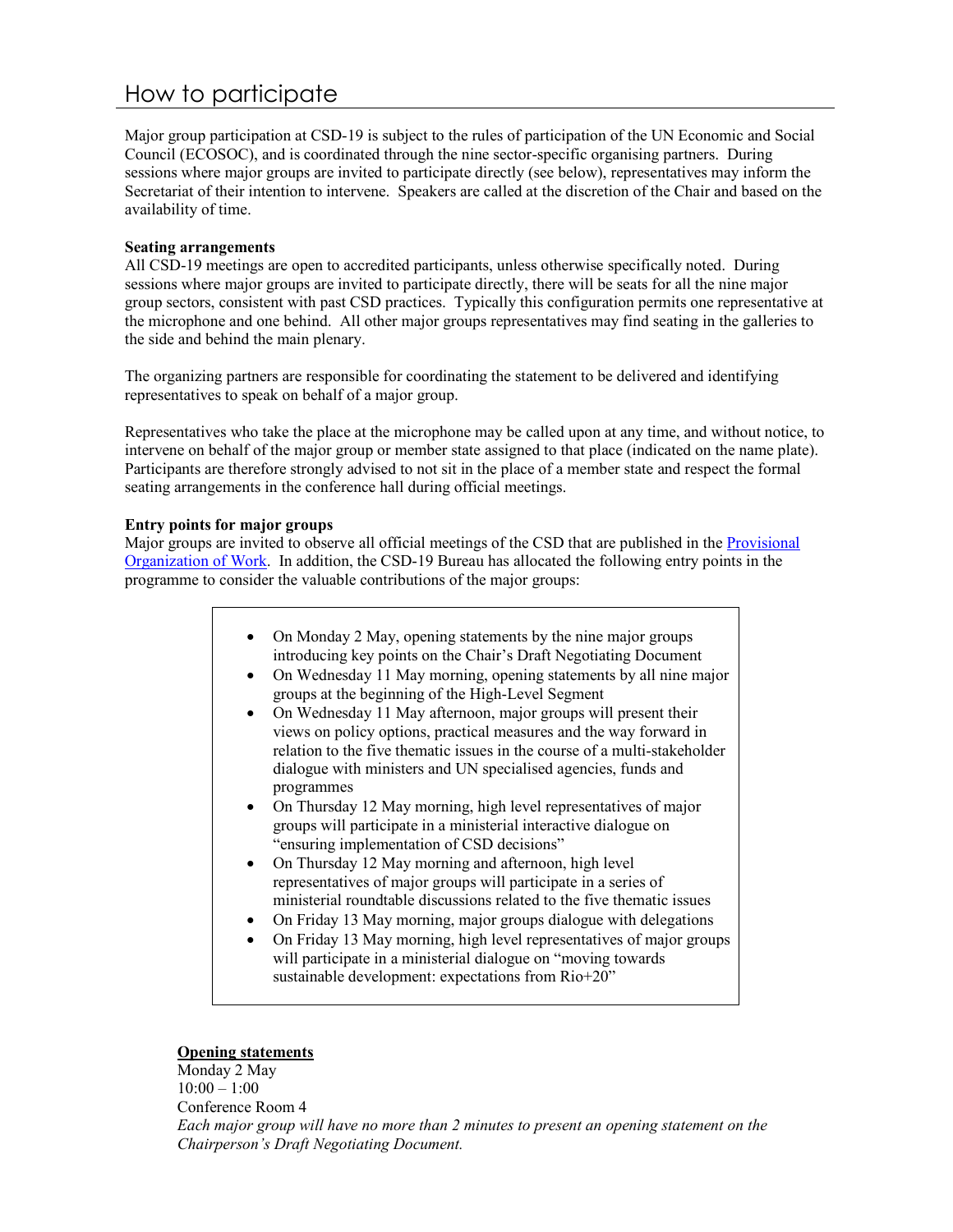#### **High-Level Segment**

Wednesday 11 May  $10:00 - 1:00$ General Assembly Hall *High-level representatives from each major group will be invited by the Chair to present an opening statement, no more than 1 minute.* 

#### **Multi-stakeholder dialogue**

Wednesday 11 May  $3:00 - 6:00$ Conference Room 4

*On the first day of the High-Level Segment, there will be a multi-stakeholder dialogue between governments, UN system organizations, heads of governing bodies of the UN system and major groups. This dialogue session provides an opportunity for a focused, yet informal, discussion on the implementation role of major groups, how they address the challenges in implementation, and how they envision the way forward in their activities relevant to the five thematic issues of CSD-19.* 

*The dialogue session is meant to be informal, and there will be no delivery of official statements. Representatives intervening on behalf of major groups are coordinated by the organizing partners in collaboration with the Secretariat, based on their involvement and activities relevant to the themes and cross-sectoral issues. It will also be important to ensure that regional and gender balance be reflected among the speakers.* 

*The dialogue will be guided and moderated by the Chair, including responses from Ministers and representatives of UN entities. Interventions should be strictly limited to 3 minutes.* 

#### **Ministerial Roundtables**

Thursday 12 May  $10:00 - 1:00$  and  $3:00 - 6:00$ parallel in Conference Rooms 2 and 4 *High-level representatives from each major group will be invited to participate and contribute to four ministerial roundtable discussions, organized in two parallel sessions, on the following themes:* 

*Morning session:* 

- *1. Developing programmes and a framework to accelerate the shift towards Sustainable Consumption and Production patterns, and*
- *2. Enhancing access to sustainable urban and rural transport;*

*Afternoon session:* 

- *3. Moving towards zero waste and sound management of chemicals, and*
- *4. Creating an enabling environment for sustainable mining.*

#### **Major groups dialogue with delegates**

Friday 13 May  $8:30 - 9:45$ Conference Room 4 *This session offers major groups an opportunity to dialogue with delegates in a more informal way about language they would like to see included (or not) in the negotiated text.* 

#### **Ministerial dialogue**

Friday 13 May  $10:00 - 1:00$ 

Conference Room 4

*High-level representatives from each major group will be invited to participate and contribute to an interactive dialogue with ministers on the theme of "moving towards sustainable development: expectations from Rio+20". The dialogue will be guided and moderated by the Chair, including responses from Ministers and representatives of UN entities. The UN Secretary-General will be a keynote speaker. Interventions should be limited to 2 – 3 minutes.*